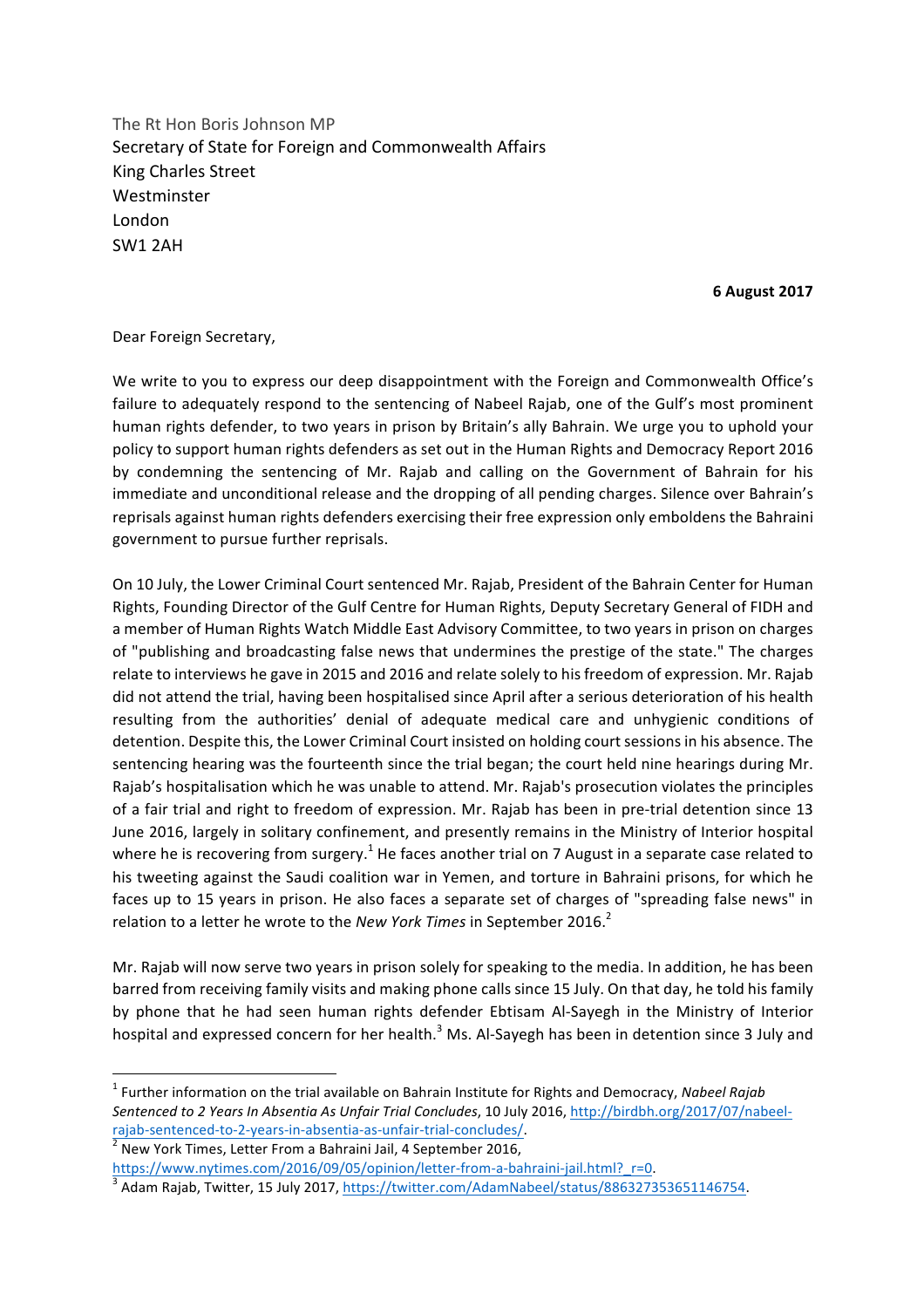the UN has expressed deep concern over allegations of arbitrary arrest and torture.<sup>4</sup> It is clear that the Bahraini government is willing to prosecute and punish Mr. Rajab every time he expresses himself. The targeting of Mr. Rajab for his work as a human rights defender and critic of the Bahraini government reflects the dangerous situation for human rights defenders in Bahrain. United Nations human rights experts noted in June that "there has been a sharp deterioration of the human rights situation in the country."<sup>5</sup> This deterioration has included executions, unlawful killing of protesters and new reprisals against human rights defenders.

The FCO has attended all of Mr. Rajab's court hearings, including those held since April 2017 in disregard to Mr. Rajab's health deterioration and hospitalisation. The United States, European Union and Germany, all of which also attended Mr. Rajab's hearings, all published public statements on Mr. Rajab's sentencing. The US and EU called for his release, while Germany deplored his sentence.<sup>6</sup>

The FCO's lacklustre response, stating that it "note[s] the two year sentence given to him and understand[s] that there are further steps in the judicial process, including the right to appeal,"<sup>7</sup> entirely fails to address the significance of Bahrain's repressive actions. The FCO is very aware of the scale of the human rights violations. It has followed the many prosecutions Mr. Rajab has faced since 2011. In 2012, Middle East Minister Alistair Burt stated he was "very concerned" at the sentencing of Mr. Rajab on charges related to his free expression, and added, "I have made it clear to the Bahraini authorities that the human and civil rights of peaceful opposition figures must be respected." $8$  The stark difference in these two statements, separated by five years, shows a clear shift away from supporting human rights defenders in Bahrain.

Last month's Human Rights and Democracy Report recognises that "Human Rights Defenders are at the forefront of work to promote and protect human rights and democracy, often at great personal risk to themselves. In many places they are persecuted, imprisoned, attacked or even killed because of their work. …Laws restricting civil society space are used in many countries to limit the ability of human rights defenders to operate."<sup>9</sup> The report states that the FCO raised concern over Nabeel Rajab's case in 2016. While that was the case last year, that does not excuse the fact that following

<u> 1989 - Johann Barn, mars ann an t-Amhain an t-Amhain an t-Amhain an t-Amhain an t-Amhain an t-Amhain an t-Amh</u>

<sup>&</sup>lt;sup>4</sup> UN Office of the High Commissioner for Human Rights, *UN experts urge Bahrain to investigate reports of torture and ill-treatment of rights defender Ebtisam Alsaeg, 18 July 2017.* 

http://www.ohchr.org/EN/NewsEvents/Pages/DisplayNews.aspx?NewsID=21886&LangID=E.<br><sup>5</sup> UN Office of the High Commissioner for Human Rights, *Bahrain must end worsening human rights clampdown, UN experts say*, 16 June 2017, 

http://www.ohchr.org/EN/NewsEvents/Pages/DisplayNews.aspx?NewsID=21762&LangID=E.<br><sup>6</sup> U.S. State Department, *Sentencing of Nabeel Rajab*, 10 July 2017,

https://www.state.gov/r/pa/prs/ps/2017/07/272513.htm; European External Action Service, Statement by the spokesperson on the sentencing of Mr. Nabeel Rajab by a Bahraini Court, 11 July 2017,

https://eeas.europa.eu/headquarters/headquarters-homepage/29661/statement-spokesperson-sentencingmr-nabeel-rajab-bahraini-court\_en; German Federal Foreign Office, *Statement by Human Rights Commissioner* Kofler on the conviction of a Bahraini human rights activist, 11 July 2017, http://www.auswaertiges-

amt.de/EN/Infoservice/Presse/Meldungen/2017/170711\_Kofler\_IDN.html?nn=475190.<br><sup>7</sup> Hansard, *Written question HL847,* 26 July 2017, http://www.parliament.uk/business/publications/writtenquestions-answers-statements/written-question/Lords/2017-07-13/HL847/<br><sup>8</sup> Hansard, *HC Deb, 11 September 2012, c218W*,

https://publications.parliament.uk/pa/cm201213/cmhansrd/cm120911/text/120911w0004.htm#120911w000 4.htm\_spnew48.<br><sup>9</sup> FCO, *Human Rights and Democracy Report 2016*, July 2017,

https://www.gov.uk/government/uploads/system/uploads/attachment\_data/file/630623/Human\_Rights\_and \_Democracy\_Report\_2016\_accessible.pdf.